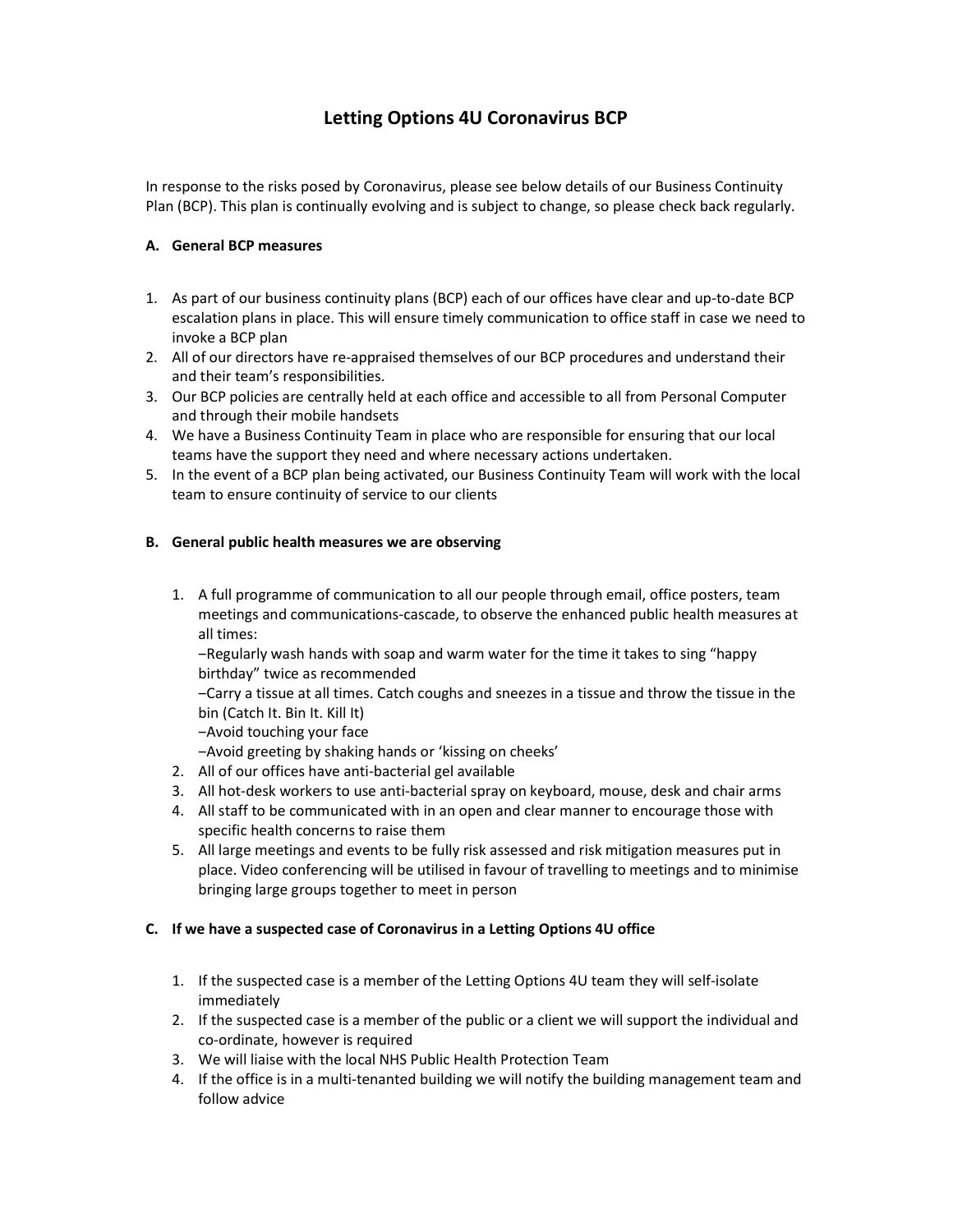- 5. Current guidance from the government is that the office should remain open and business will continue as usual
- 6. Public health measures will be emphasised:
	- ‒Keeping clean hands
	- ‒Catch It. Bin It. Kill It
	- ‒Using video conferencing wherever possible
	- ‒Using anti-bac spray at workstations
	- ‒Using anti-bac hand gel
- 7. We will keep in regular contact with the individual to ascertain their medical diagnosis

#### D. If we have a confirmed case of Coronavirus in a Letting Options 4U office

- 1. The individual should follow medical advice
- 2. Our BCP plan will be activated
- 3. We will liaise with the local NHS Public Health Protection team
- 4. If our office is in a multi-tenanted building we will notify the building management team and follow advice
- 5. Analysis of who the person has worked closely with in the period immediately prior to diagnosis / self-isolation
- 6. Current guidance from the government is that the office will need to be deep cleaned and sanitised. This may require us to close the office temporarily
- 7. Once the cleaning work is complete the office will re-open and operate as normal

#### E. Suspected case of Coronavirus in a building we manage

- 1. Follow Guidance of Section C1 C3.
- 2. All tenant representatives will be notified
- 3. Building owner will be notified
- 4. Current guidance from the government is that the building should remain open and business will continue as usual
- 5. Public health measures will be emphasised to all visitors and users of the building:
	- ‒Keeping clean hands
	- ‒Catch It. Bin It. Kill It
	- ‒Using anti-bac wipes at workstations
	- ‒Using anti-bac handgel
- 6. We will keep in regular contact with the individual to ascertain their medical diagnosis

#### F. Confirmed case of Coronavirus in a building we manage

- 1. Follow Guidance of Section D1 D3.
- 2. All tenant representatives will be notified
- 3. Building owner will be notified
- 4. Analysis of who the person has worked closely with and the areas of the building they visited in the period immediately prior to diagnosis/self-isolation
- 5. Current guidance from the government is that the building would need to be deep cleaned and sanitised. This may require us to close the building temporarily
- 6. Gain building owner permission to organise necessary cleaning
- 7. Keep in regular contact with tenant representatives
- 8. Once the cleaning work is complete the building will re-open and operate as normal